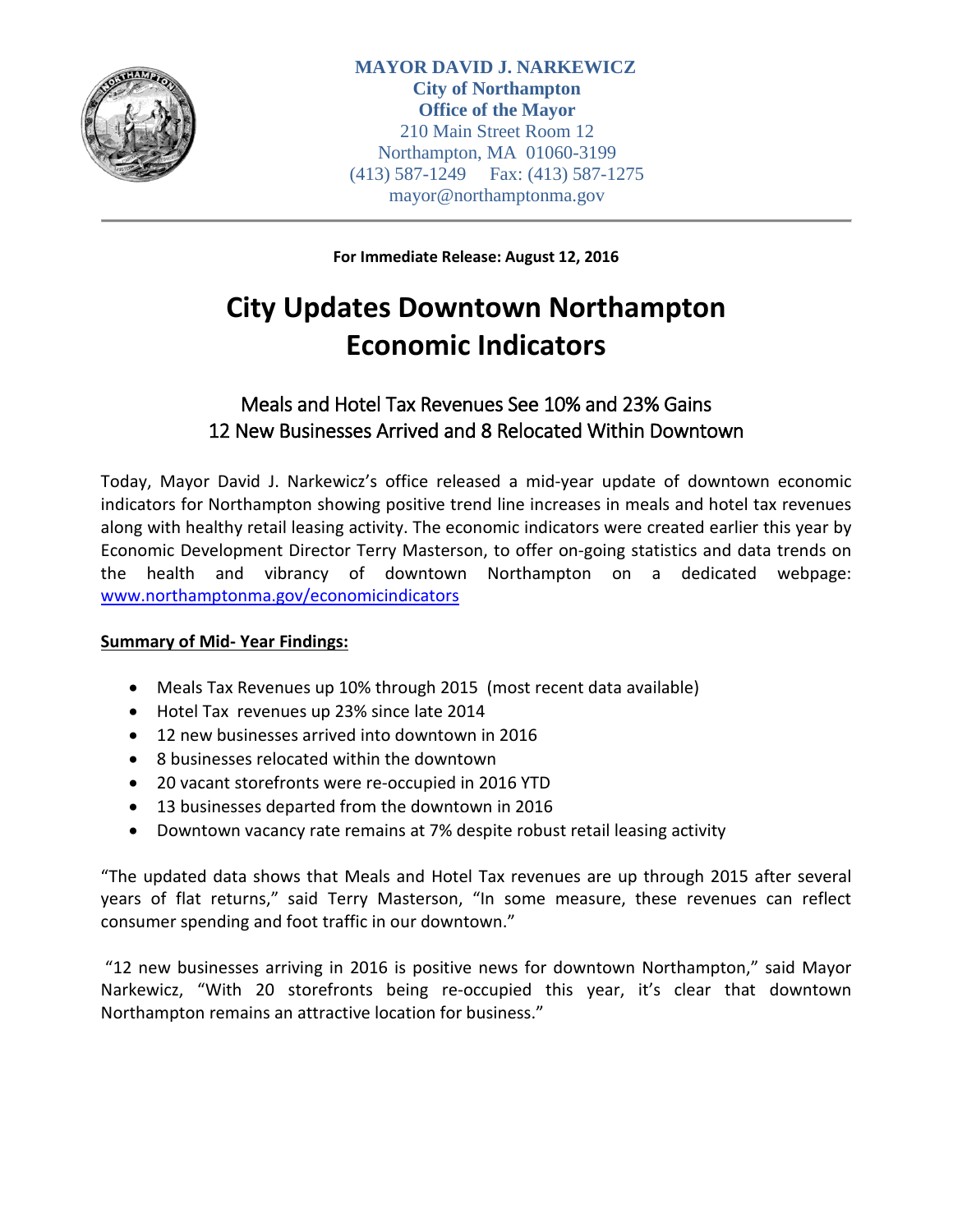## Summary of Mid- Year Findings:

#### Meals Tax Revenues Up 10%

- Meals tax revenues for 2011 through 2014 have been consistently flat. Averaging \$660,000.
- Revenues for 2015 were \$725,000, an increase of 10% or \$65,600.

Meals tax is levied by the State of Massachusetts on restaurant sales of any food or beverage including alcohol. The rate is 7.0% with 6.5% accruing to the State and 0.75% to Northampton. These revenues can be viewed as a reflection of consumer spending.

### Hotel Tax Revenues Up 23%

- Hotel tax revenues for 2011 through 2013 have averaged \$520,000.
- 2014 revenues rose to \$580,916, an increase of 10% or \$50,850.
- 2015 revenues were \$658,131, an increase of 13% or \$77,215

Much of the increases in 2015 revenues may be attributable to the opening of the Fairfield Inn in the Fall of 2014. The Clarion Hotel ceased lodging in November of 2015 so hotel tax revenues for 2016 may yield a different number although hotel revenues for the First Quarter (Q1) of 2016 are \$122,121 which is \$2,000 above Q1 2015. The Room Occupancy Tax is levied by the State on rented rooms above \$15 per day for less than 90 days. The total tax is 11.7% with 5.7% partitioned to the State and 6% to Northampton.

### 20 Storefronts Re-Occupied Since January 2016

During 2016 there were 20 storefronts that were re-occupied after becoming vacant. See Table (1) on page 3 which details the re-occupancies. This positive trend contrasts with the presence of several retail storefronts that have remained unleased despite these reabsorptions.

### 20 New Business Arrivals and Relocations YTD

Downtown Northampton welcomed 8 new business arrivals and 12 current businesses that have relocated to different locations which adds up to 20 arrivals and relocations. See Table (2) on page 3.

### 13 Business Departures from Downtown but 11 of these 12 Storefronts Re-Occupied

Alongside the 12 new business arrivals and 8 relocations, there have been 13 business departures which are listed on page 4 of this release.

### Downtown Vacancy Rate Remains at 7%

Tables (4) and (5) offer specific detail on the flow of vacancies to occupancies during 2016. Please note as follows:

- There have been 16 vacant storefronts during 2016 but not the same storefronts.
- So the overall rate for this year has remained steady at 7%.
- During this time 5 storefronts were re-occupied while 5 new storefronts became vacant.
- There are 11 storefronts that have been vacant in 2016 and probably 3 to 4 years prior.
- It is not clear if some of these storefronts are being marketed or listed for lease.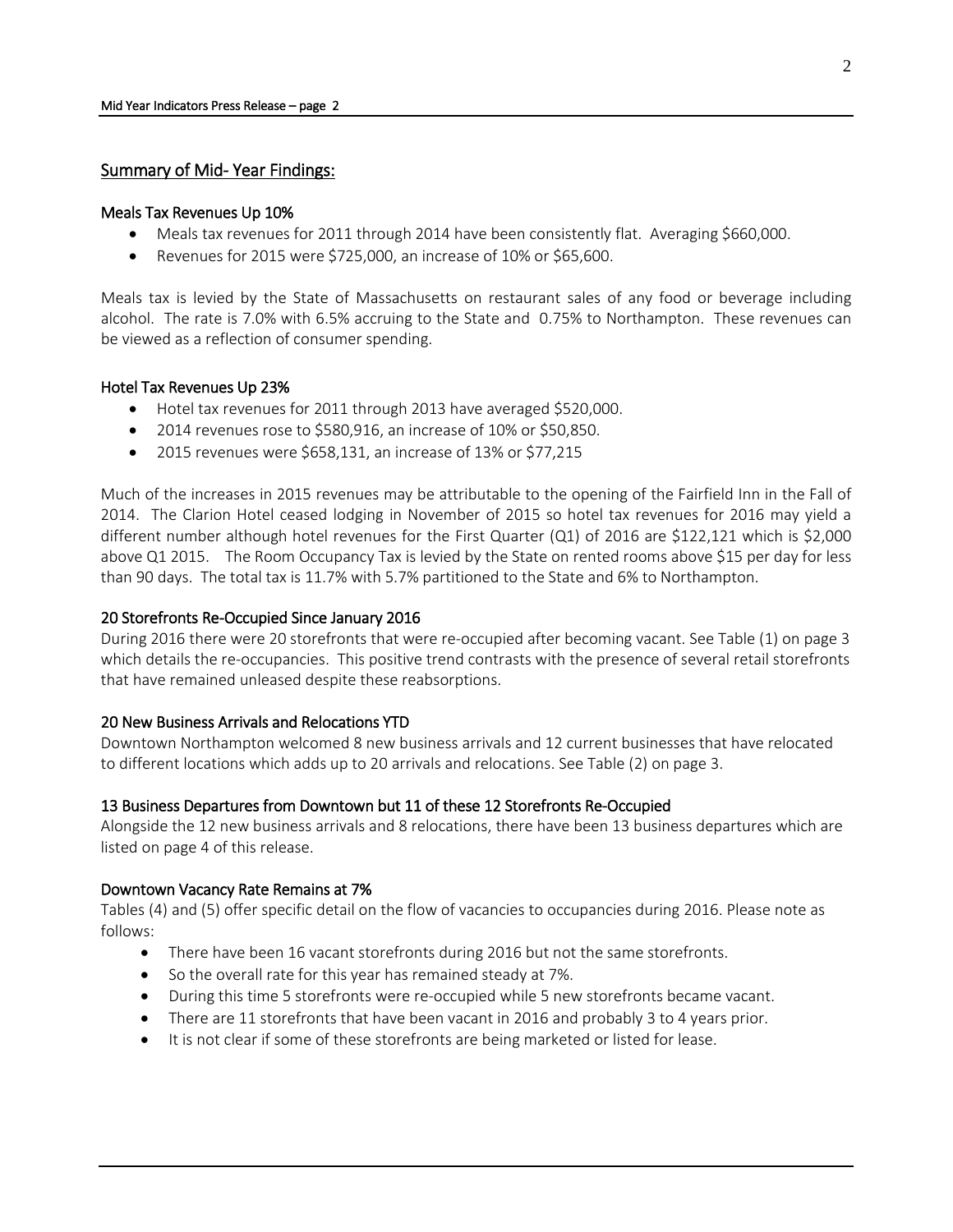## 20 Storefronts Re-Occupied Since January 2016

Despite some isolated long term retail vacant storefronts, this list details 19 storefronts that were reoccupied in 2016. In many cases, these re-occupancies were immediate or short term vacancies.

## Table (1):

| Storefront         | <b>New Tenant</b><br><b>Former Occupant</b> |                          |  |
|--------------------|---------------------------------------------|--------------------------|--|
| 14 Armory Square   | <b>Brits R Us</b>                           | Theory Skateboard        |  |
| 1 Pearl Street     | Deals N Steals                              | 1 Bar                    |  |
| 7 Strong Avenue    | 7 Strong                                    | Ibiza Tapas              |  |
| 8 Crafts Avenue    | Glazed Donut                                | <b>SIP</b>               |  |
| 41 Main Street     | Oriental Flavor                             | ZEN                      |  |
| 108 Main Street    | Antiquarian                                 | Mercantile               |  |
| 91 Main Street     | Pita Pocket                                 | Subway                   |  |
| 32 Main Street     | Theory Skateboard                           | Western Village Ski      |  |
| 63 Main Street     | <b>Barre Fitness</b>                        | Friendly's               |  |
| 1 Station Plaza    | Bombay Royale                               | Soo Rah                  |  |
| 114 Main Street    | Grateful Hound                              | Deals N Steals           |  |
| 180 Main Street    | Verizon Wireless                            | United Bank              |  |
| 177 Main Street    | Happy Valley                                | Hempest                  |  |
| 28 Pleasant Street | Northampton Running                         | Vacant                   |  |
| 20 Crafts Avenue   | Green Computer                              | Aqua View Tropical Fish  |  |
| 6 Market Street    | <b>Edward J Jones</b>                       | Vacant                   |  |
| 164 Main Street    | <b>Birdhouse Music</b>                      | Iris Photo               |  |
| 154 Main Street    | Nourish                                     | Berkshire Yogurt         |  |
| 2 Conz Street      | Hempest                                     | Women's Worldwide Voices |  |
| 150 Main Street    | Convino                                     | Vacant                   |  |

## 20 New Arrivals and Relocations in 2016 YTD

The list details the 20 businesses that are new to the Downtown or relocated within Downtown.

## Table (2):

| Date | <b>Business</b>        | New Arrivals (NA)    | <b>Address</b>     |
|------|------------------------|----------------------|--------------------|
|      |                        | or Relocation (RELO) |                    |
| Aug  | <b>Brits R Us</b>      | <b>New</b>           | 14 Armory Square   |
| July | Pita Pockets           | <b>New</b>           | 91 Main Street     |
|      | Glazed Donuts          | <b>New</b>           | 8 Crafts Avenue    |
|      | Oriental Flavor        | <b>New</b>           | 41 Main Street     |
|      | 7 Strong               | <b>New</b>           | 7 Strong Avenue    |
|      | Happy Valley           | <b>RELO</b>          | 177 Main Street    |
|      | Theory Skateboard      | <b>RELO</b>          | 32 Main            |
|      | Northampton Running    | <b>RELO</b>          | 28 Pleasant Street |
|      | Deals N Steals         | <b>RELO</b>          | 1 Pearl Street     |
| Feb. | Con Vino               | <b>New</b>           | Armory Square      |
|      | <b>Barre Fitness</b>   | <b>New</b>           | 63 King Street     |
|      | <b>Blue Marble</b>     | <b>New</b>           | 150 Main Street    |
|      | Bombay Royale          | <b>New</b>           | 1 Roundhouse Plaza |
|      | Grateful Hound         | <b>New</b>           | 114 Main Street    |
|      | Verizon Wireless       | <b>New</b>           | 180 Main Street    |
|      | Green Computer         | <b>New</b>           | 20 Crafts Avenue   |
|      | <b>Edward Jones</b>    | <b>RELO</b>          | 6 Market Street    |
|      | Hempest                | <b>RELO</b>          | 2 Conz Street      |
|      | <b>Birdhouse Music</b> | <b>RELO</b>          | 164 Main Street    |
|      | Nourish Juice Bar      | <b>RELO</b>          | 10 Bridge Street   |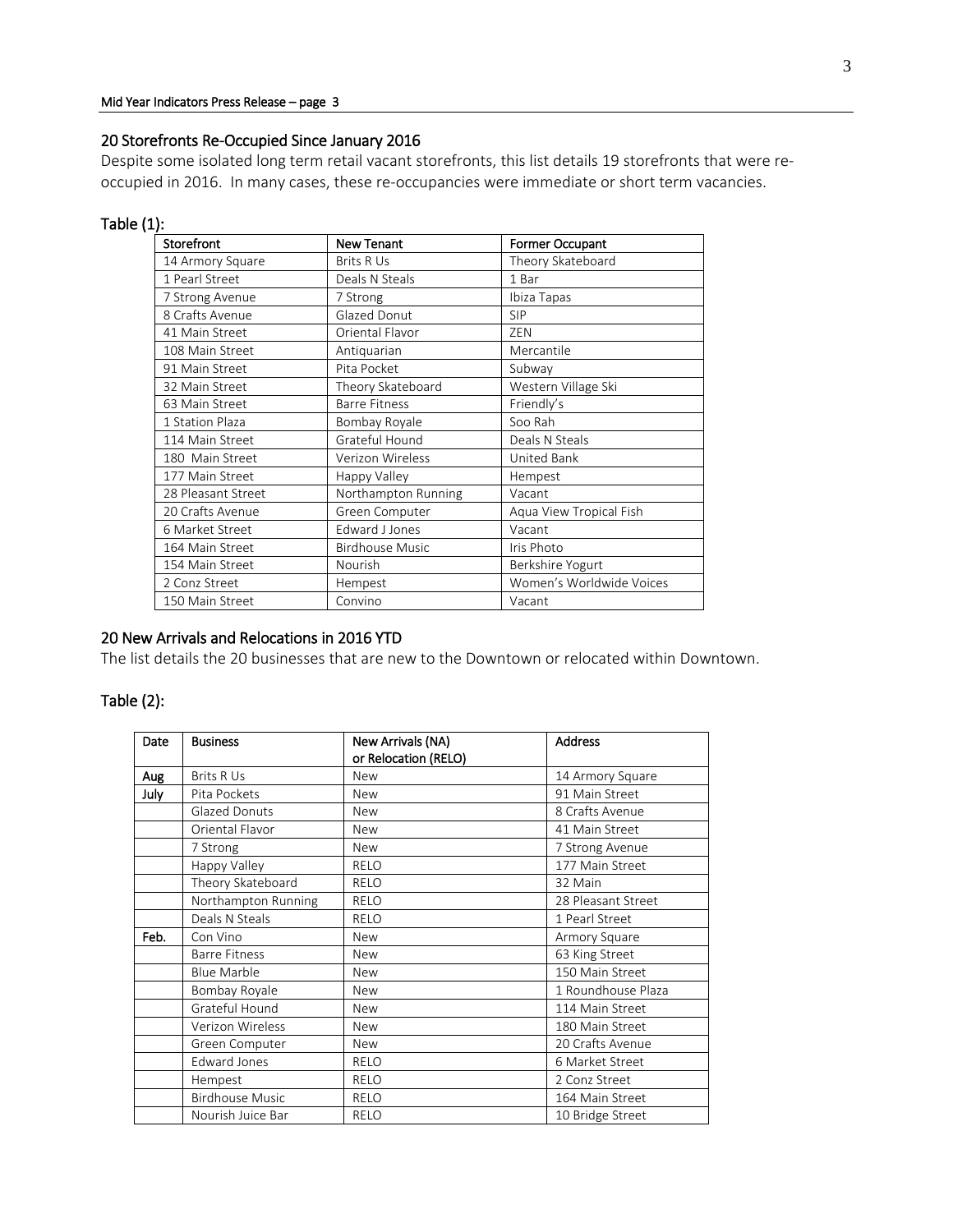## 13 Departures from Downtown in 2016 YTD

The Mid-Year report notes that there have been 5 departures as of July and 8 noted in the February report. These businesses are as follows:

| Berkshire Yogurt from 10 Bridge    | SIP from 8 Crafts Avenue<br>$\bullet$         |
|------------------------------------|-----------------------------------------------|
| Subway from 91 Main                | ZEN Restaurant from 41 Main<br>$\bullet$      |
| Iris Photo from 164 Main           | One Bar from 1 Pearl*<br>$\bullet$            |
| Hinge from 48 Main<br>٠            | Dunkin Donuts from 273 Main<br>$\bullet$      |
| Western Ski Village from 32 Main*  | Ibiza Tapas from 7 Strong Avenue<br>$\bullet$ |
| Deals/Steals On Main from 114 Main | Mercantile from 108 Main*<br>$\bullet$        |
| Left Click from 150 Main Street    |                                               |
|                                    |                                               |

## Status of Storefront Vacancies

This list breaks down the vacant storefronts into 6 new vacancies and 10 long term vacancies. On a positive note, Table (1) details 20 storefronts that were re-occupied in 2016.

## Table (3)

| Length of Vacancy                                                      | <b>New Storefront Tenants</b>                                                                                                                                                                                                                                                                                                                                                                               |
|------------------------------------------------------------------------|-------------------------------------------------------------------------------------------------------------------------------------------------------------------------------------------------------------------------------------------------------------------------------------------------------------------------------------------------------------------------------------------------------------|
| New Vacancies: 6                                                       | +90 King Street - Formerly Northampton Running<br>$+92$ King Street -<br>+ 229 Main Street – Formerly Happy Valley<br>+ 273 Main Street - Formerly Dunkin Donuts<br>+48 Main Street - Vacant since December, 2015+150 Main Street - Left Click Space                                                                                                                                                        |
| Long Term Vacancies: 10<br>Definition:<br>Vacancies that pre-date 2016 | + 6 Strong Avenue - Kathy's Diner<br>+26 Strong Avenue-<br>+30 Strong Avenue-<br>+50 Main Street - Spoleto's<br>+ 8 Pearl Street – Former gas station<br>+58 Pleasant Street - Marinellos Beauty School<br>+ 88 Pleasant Street - Former Grubb Restaurant<br>+ 21 Center Street – Adjacent to Police Station<br>+24 Center Street - Next to the Green Room Lounge<br>+55 Center Street - Adjacent to Serios |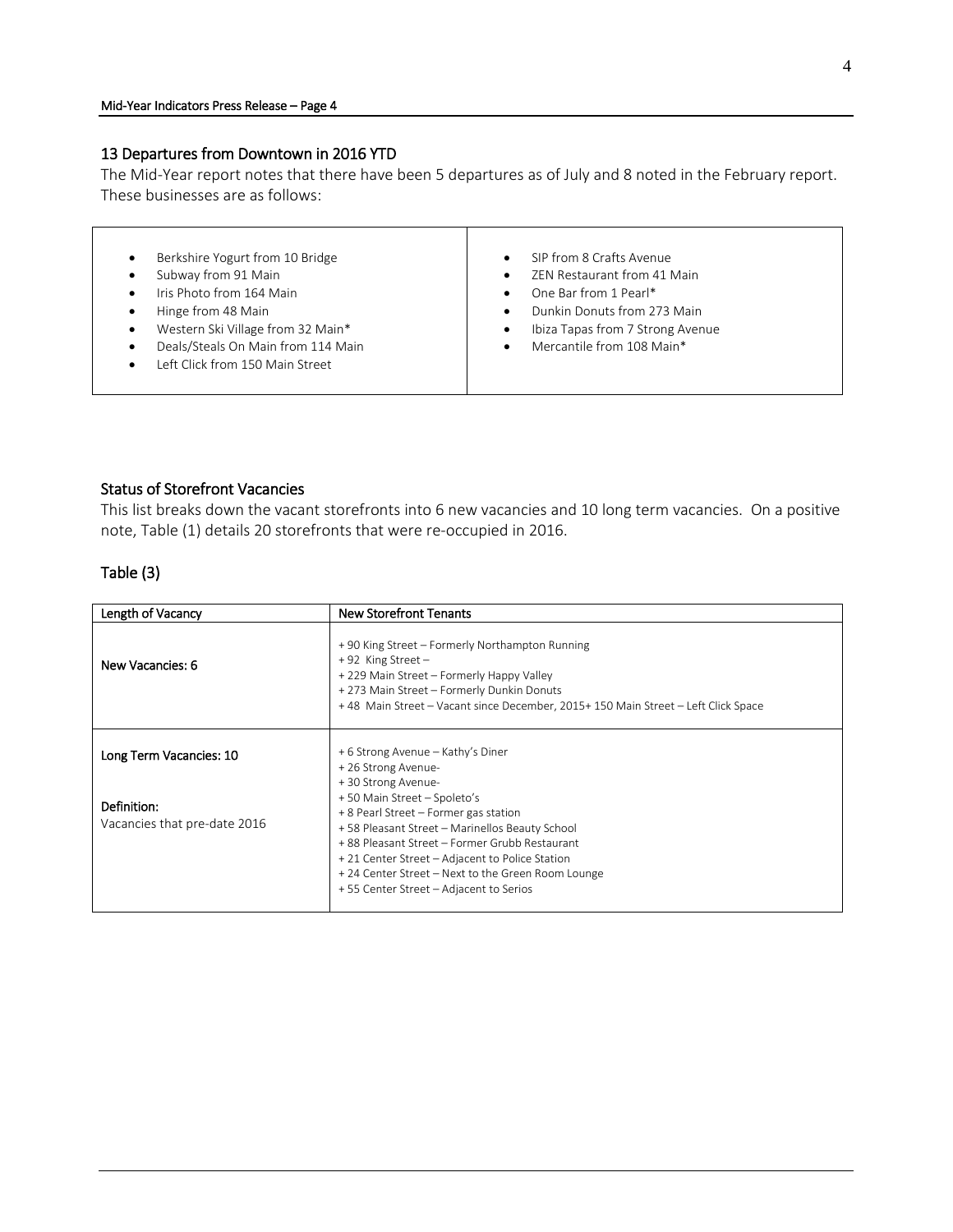## Inventory of Downtown Businesses

#### Key Points and Summary :

The Tables above offer the following observations:

- Downtown has 230 retail ships occupying over 200,000 square feet of space.
- Food and beverage total 71 businesses or 31%
- Books, jewelry, clothing and specialty items total 52 stores or 20%
- Out of 230 shops, only 9 (5%) are national chains or brands which speaks to large local ownership.

### Table  $(4)$ :

| Downtown Business Inventory        |                  |            |  |
|------------------------------------|------------------|------------|--|
| <b>Retail Category</b>             | <b>July 2016</b> | Percentage |  |
|                                    |                  |            |  |
| <b>Total Retail Businesses:</b>    | 230              |            |  |
|                                    |                  |            |  |
| List of Major Retail Categories:   |                  |            |  |
| Restaurants/Eating Establishments  | 40               | 17%        |  |
| Tea and Coffee                     | 9                | 4%         |  |
| Bars                               | 14               | 6%         |  |
| Dessert and Sweet Shops            | 8                | 3.5%       |  |
| <b>Total Food/Beverage Venues:</b> | 71               | 31%        |  |
| <b>Music Venues</b>                | 6                | 3%         |  |
| <b>Art Galleries</b>               | 5                | 2.5%       |  |
| Clothing                           | 19               | 8%         |  |
| Specialty/Unique/Gift Shops        | 20               | 9%         |  |
| Furniture/Antiques                 | 8                | 4%         |  |
| Jewelry                            | 6                | 3%         |  |
| <b>Bookstores</b>                  | 6                | 3%         |  |
| Hair Salons                        | 11               | 5%         |  |
| Health/Fitness/Yoga                | 7                | 4%         |  |
| <b>Body Art</b>                    | 3                | 1%         |  |
| Food Market Stores                 | 4                | 2%         |  |
| Banks/Finance                      | $\overline{7}$   | 4%         |  |
| Liquor/Beer                        | 5                | 2.5%       |  |
| Laundry                            | (110)<br>3       | 1%         |  |
| MIscellaneous                      | 49               | 21%        |  |

| Downtown Inventory Comparison |                              |  |
|-------------------------------|------------------------------|--|
| Community:                    | <b>Number of Storefronts</b> |  |
| Northampton                   | 230                          |  |
| Amherst                       | 74                           |  |
| Easthampton                   | R)                           |  |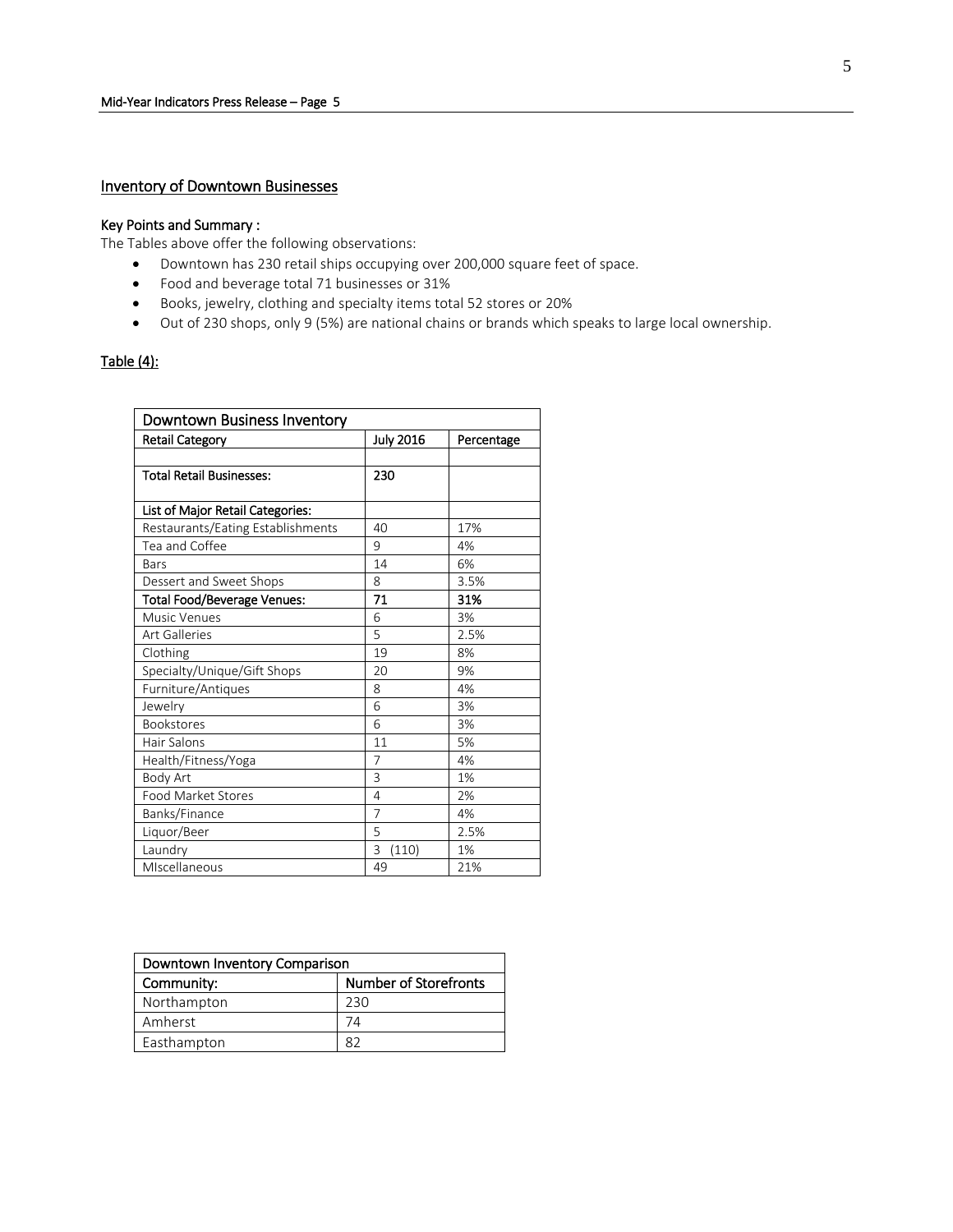## Downtown Vacancy Data:

#### Downtown Vacancy Rate 7%

- There are 16 vacancies out of 230 downtown retail portals which equals a vacancy rate of 7%.
- Since February there have been 5 vacant stores re-occupied.
- But there were 5 new vacancies which kept the overall vacancy total at 16.

## Table (5):

| Vacancies Feb. 2016            | <b>Re-Occupied Stores</b>        | Vacancies August 2016              |
|--------------------------------|----------------------------------|------------------------------------|
| Total: 16                      | Total: 5                         | Total: 16                          |
| 26 Strong Avenue               |                                  | 26 Strong Avenue                   |
| 6 Strong Avenue (Red Diner)    |                                  | 6 Strong Avenue                    |
| 34 Bridge Street               | <b>Re-Occupied Strorefronts:</b> | 34 Bridge Street                   |
| 32 Main Street (Western Ski)   | 32 Main - (Theory Skateboard)    |                                    |
| 48 Main Street (Hinge)         |                                  | 48 Main Street                     |
| 50 Main Street (Spoleto's)     |                                  | 50 Main Street                     |
| 177 Main Street (Hempest)      | 177 Main - (Happy Valley)        |                                    |
| 193 Main Street (Subway)       | 193 Main - (PitaPocket)          |                                    |
|                                |                                  |                                    |
| 8 Pearl Street (Gas Station)   |                                  | 8 Pearl Street                     |
| 28 Pleasant Street             | 28 Pleasant- (N'Hampton Running) |                                    |
| 58 Pleasant Street (Marinello) |                                  | 58 Pleasant Street                 |
| 88 Pleasant Street (Grubb)     |                                  | 88 Pleasant Street                 |
| 8 Crafts Avenue (SIP)          | 8 Crafts Avenue - (Glazed Donut) |                                    |
| 55 Center Street               |                                  | 55 Center Street                   |
| 24 Center Street               |                                  | 24 Center Street                   |
| 21 Center Street               |                                  | 21 Center Street                   |
|                                |                                  | <b>New Vacancies:</b>              |
|                                |                                  | 90 King Street (N'Hampton Running) |
|                                |                                  | 92 King Street                     |
|                                |                                  | 30 Strong Avenue                   |
|                                |                                  | 177 Main Street (Happy Valley)     |
|                                |                                  | 273 Main Street (Dunkin Donuts)    |
|                                |                                  |                                    |